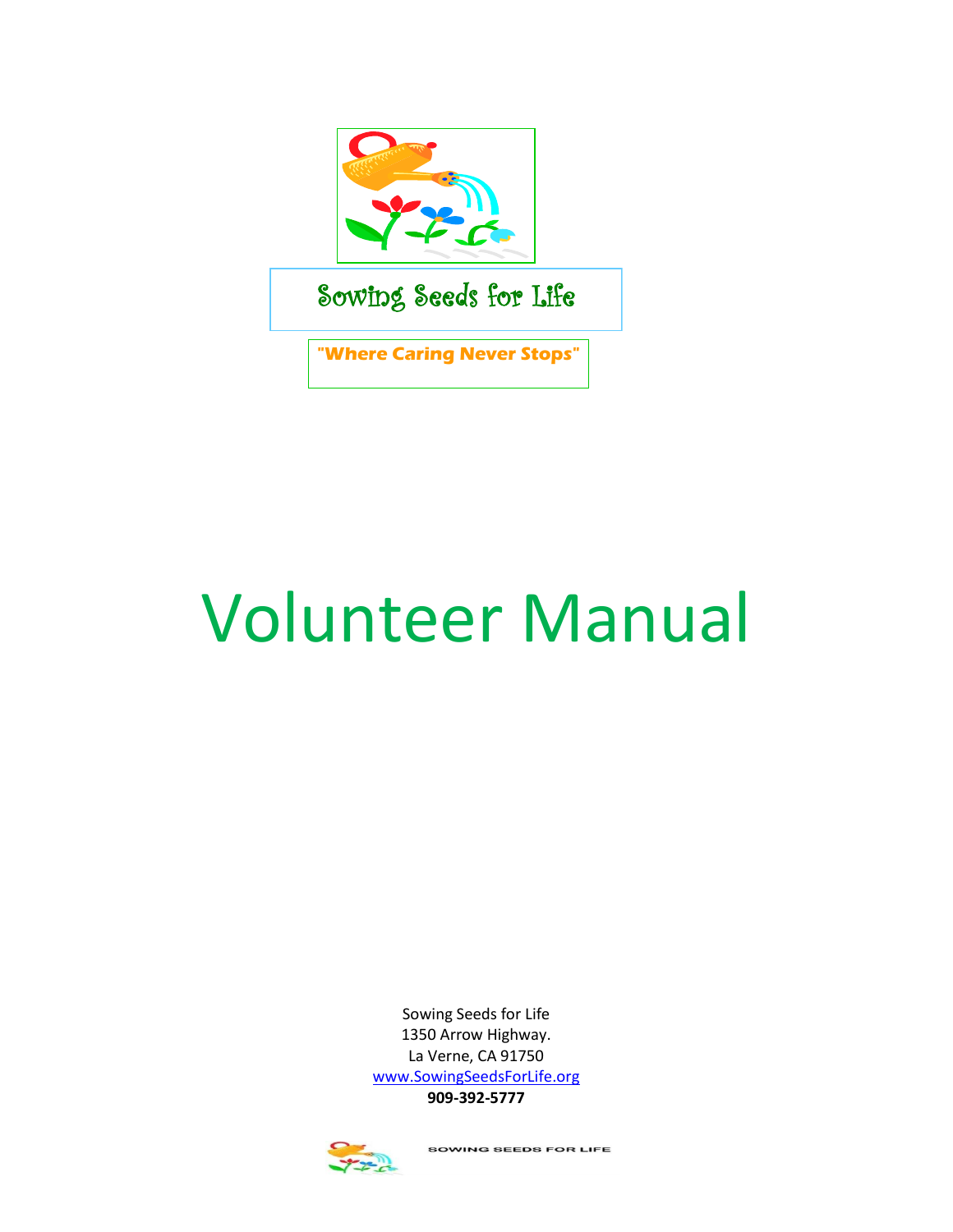## **Dear Volunteer,**

Welcome to Sowing Seeds for Life!

Volunteers are the backbone of our organization and we want to thank you for deciding to make us part of your life. Our volunteers come from a variety of backgrounds, with the common goal of aiding those in need within our community.

Whether you have an interest in direct contact with the clients in food pantry, or helping with the administrative duties in our office, you will play a vital role as the support we require to make our program function. We look forward to working with you to both maximize your volunteer experience and provide you with the tools to effectively make a difference in the life of the lives of the clients of Sowing Seeds for Life.

Please feel free to provide us with any questions, comments or concerns.

In this manual you will find:

Our Mission

Our Statement of Purpose Community Benefits and Services Volunteer Opportunities Volunteer Code of Ethics Volunteer Signature Page Pantry Dates

# Food Security

- $Ranh$  for which  $\frac{1}{2}$  for  $\frac{1}{2}$  for  $\frac{1}{2}$  for  $\frac{1}{2}$ 1. "Access by all people at all times to enough food for an active, healthy life." (World Bank)
- and economic access to the basic food they 2. "All people at all times have both physical need." (FAO committee on World Food Security)
- 3. "Access by all people at all times to sufficient food and nutrition for a healthy and productive life." (The Agricultural Trade Development and Assistance Act of 1990 {P.L.480})
- 4. "When all people at all times have access to sufficient food to meet their dietary needs for a productive and healthy life." (USAID Bureau for Africa, 1986)

# **Established in 2007**

# **Our Mission:**

### Mission Statement

The mission of Sowing Seeds for Life is to provide food for the hungry, respond to emergencies for those in need, and to eliminate hunger in the in the communities in which we serve. It is our goal to serve our community with dignity and respect. Anyone who is placed in a difficult situation due to illness, accident or misfortune that causes them to be in temporary or emergency need of the basic essentials of living is welcome to be a recipient. It is our devout hope that those who receive these goods and services will be strengthened in body and spirit

Here are some of the facts about Sowing Seeds for Life:

- 1. We serve over 84,000 children, women and men each year.
- 2. We provide job training and skills that have led to employment for over fifty individuals and counting.
- 3. We operate special pantries to better serve veterans, seniors and persons with disabilities throughout the month in addition to our general pantries.
- 4. The areas covered by our food security centers include:

Western San Bernardino and Eastern Los Angeles Counties and Sweden Maine.



**SOWING SEEDS FOR LIFE** 

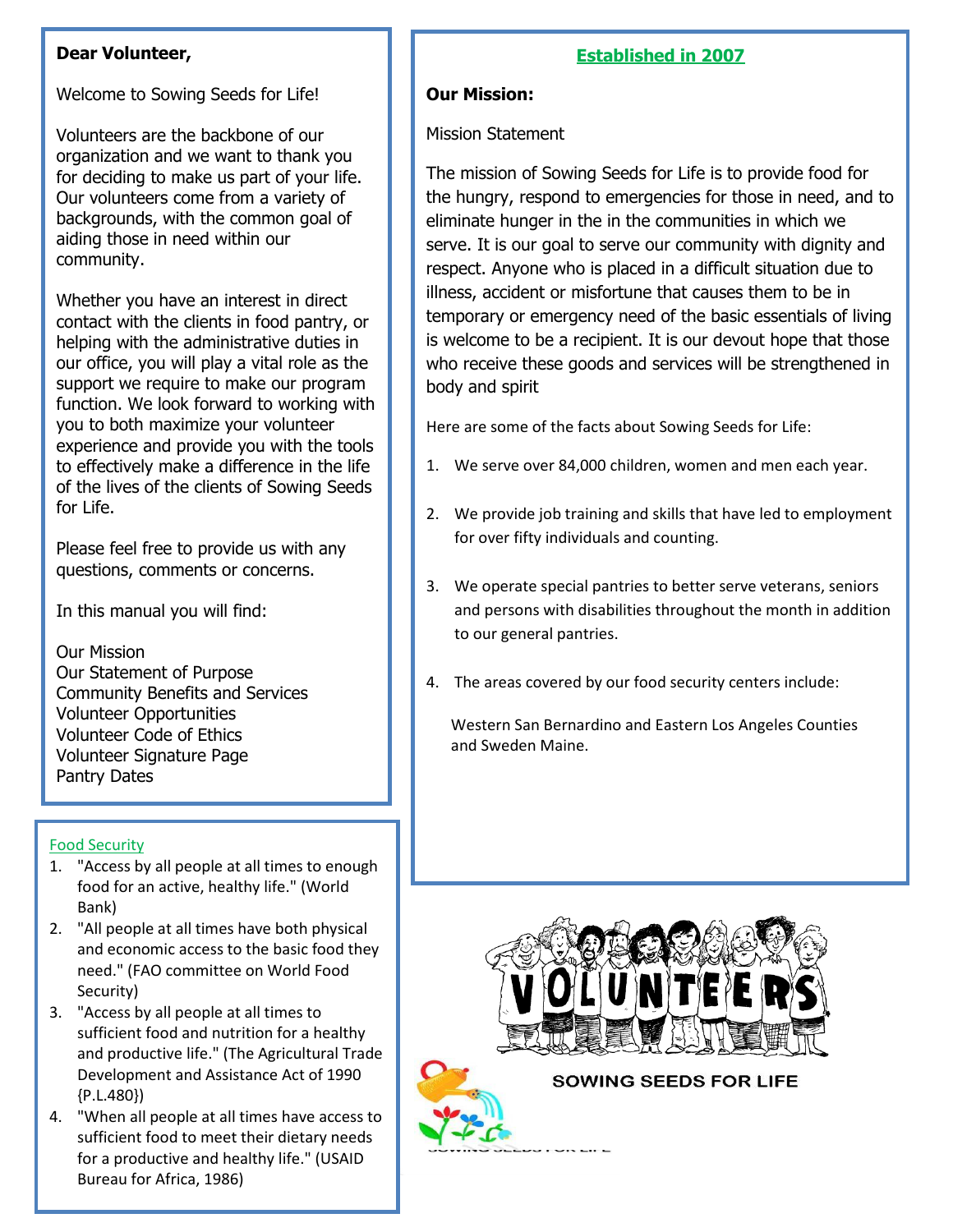# **Sowing Seeds for Life**

# **ETHICS AND STANDARDS OF CONDUCT FOR AGENCY REPRESENTATIVES**

# **MISSION STATEMENT**

The ethics and standards of conduct for those representing Sowing Seeds for Life reflect the mission of the organization:

To provide food for the hungry, respond to emergencies for those in need and to eliminate hunger in the Inland Valley. It is our goal to serve our community with dignity and respect.

# **REPRESENTATIVES OF SOWING SEEDS FOR LIFE AGREE TO:**

- Maintain strict confidentiality about the names, records, or other personal information regarding clients.
- Demonstrate commitment to Sowing Seeds for Life's mission through their work, behavior and deeds in and out of the workplace.
- Maintain a working knowledge of agency policies and procedures as they develop and/or change.
- Use these policies and procedures as a framework for work and activities undertaken on behalf of Sowing Seeds for Life.
- Approach planning and problem-solving tasks through cooperative teamwork whenever possible.
- Demonstrate respect and courtesy for clients, staff, volunteers, or members of the community, maintaining non-judgmental attitudes toward those with different lifestyles, and belief systems.
- Refrain from any form of harassment or discriminatory behavior toward clients, staff, volunteers, or members of the community including, but not limited to, that which is related to ethnicity, gender, sexual orientation, religion, ability or disability.
- Continuously work toward greater understanding and sensitivity to other cultures through a variety of means.
- Maintain appropriate boundaries with clients.
- Maintain open communication channels with coworkers, seeking both to understand and to be understood when concerns and issues arise.
- Practice the utmost discretion when discussing or handling sensitive and/or confidential material, refraining from taking part in inappropriate discussions about such material either within or outside the agency.
- Refrain from speaking to the press or a funding source on behalf of the agency without prior discussion with and permission from the CEO, Vicki Brown.

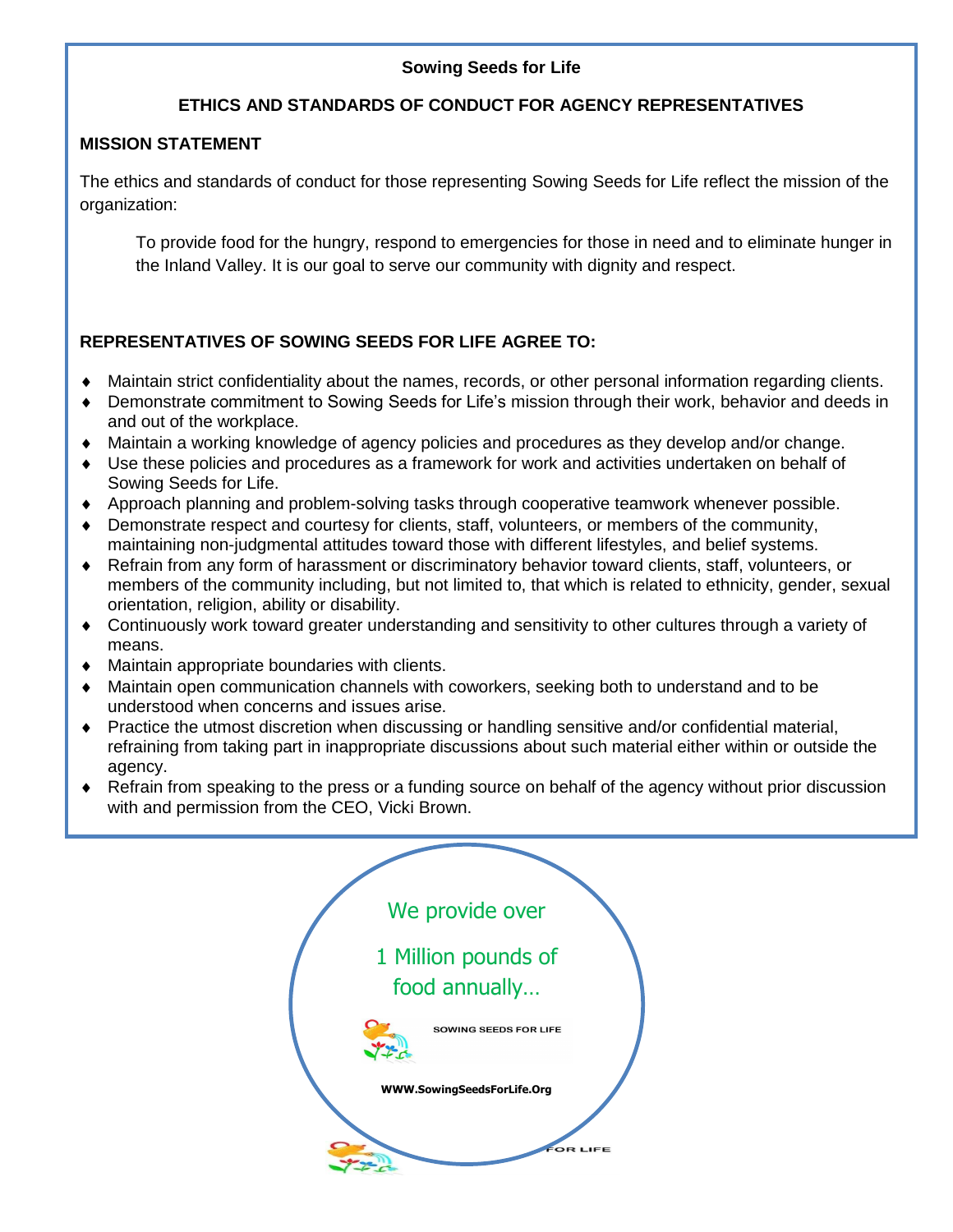### **BOUNDARIES AND BEHAVIOR**

The establishment and maintenance of appropriate boundaries between representatives of Sowing Seeds for Life, both professional and volunteer, and agency clients, while providing service in a climate of warmth and support, requires constant vigilance.

Following are examples of *dos and don'ts* regarding these delicate relationships.

**DO**

- Immediately report child abuse, intentions of suicide (if a plan, a means to execute the plan and intent are present call 911), and threats to clients, volunteers, or staff.
- Immediately report information regarding safety issues or security risks to appropriate Sowing Seeds for Life personnel.
- Interact with clients in a manner that is friendly and welcoming, but keep professional boundaries in mind.
- Support co-workers in their interactions with clients. Do not disagree with them in the presence of clients. Disagreements should always be arbitrated privately.
- Conduct yourself in ways that will defuse tense situations rather than escalate them.
- Inform clients of your position with the agency. If you will be counseling, specify that you are, for example, a paraprofessional, intern, volunteer, etc., not a licensed therapist.
- If you are unclear about boundary issues or other concerns about your work at Sowing Seeds for Life contact a staff member as soon as possible.

# $\blacklozenge$ **DO NOT**

- Give your home address or telephone number to a client or take a client to your home, business, church, etc.
- Rent a room in your home to a client or refer clients to family or friends for housing.
- ◆ Go to a client's home.
- ◆ Sell or buy from a client.
- Discuss personnel issues with clients.
- Be physically or verbally sexual with a client, staff or volunteer under any circumstances, or touch a client, staff or volunteer without their expressed permission.
- Be hostile with a client, for example: do not threaten, yell at, or put down a client.
- Represent Sowing Seeds for Life without express permission by a Sowing Seeds for Life staff member.
- ◆ Participate in an obscene phone call.
- Hoard food /merchandise to take home at the conclusion of your volunteer day.
- Take more goods then those permitted to you. Volunteers receive the same food items and amounts as all other clients. Volunteers do not receive preferential treatment and are not allowed to select their own items.
- ◆ Sell anything that is given to you through the food pantry for any reason.
- ◆ Park illegally anywhere on SSFL or any neighboring property.
- Assume supervisory volunteer responsibility without permission of staff (all volunteers are equal and important)
- ◆ Solicit donations without permission of SSFL staff

# **Manual Content Is Subject to Change.**



**SOWING SEEDS FOR LIFE** 

**1350 Arrow Highway, La Verne, CA 91750-WWW.SowingSeedsforLife.Org**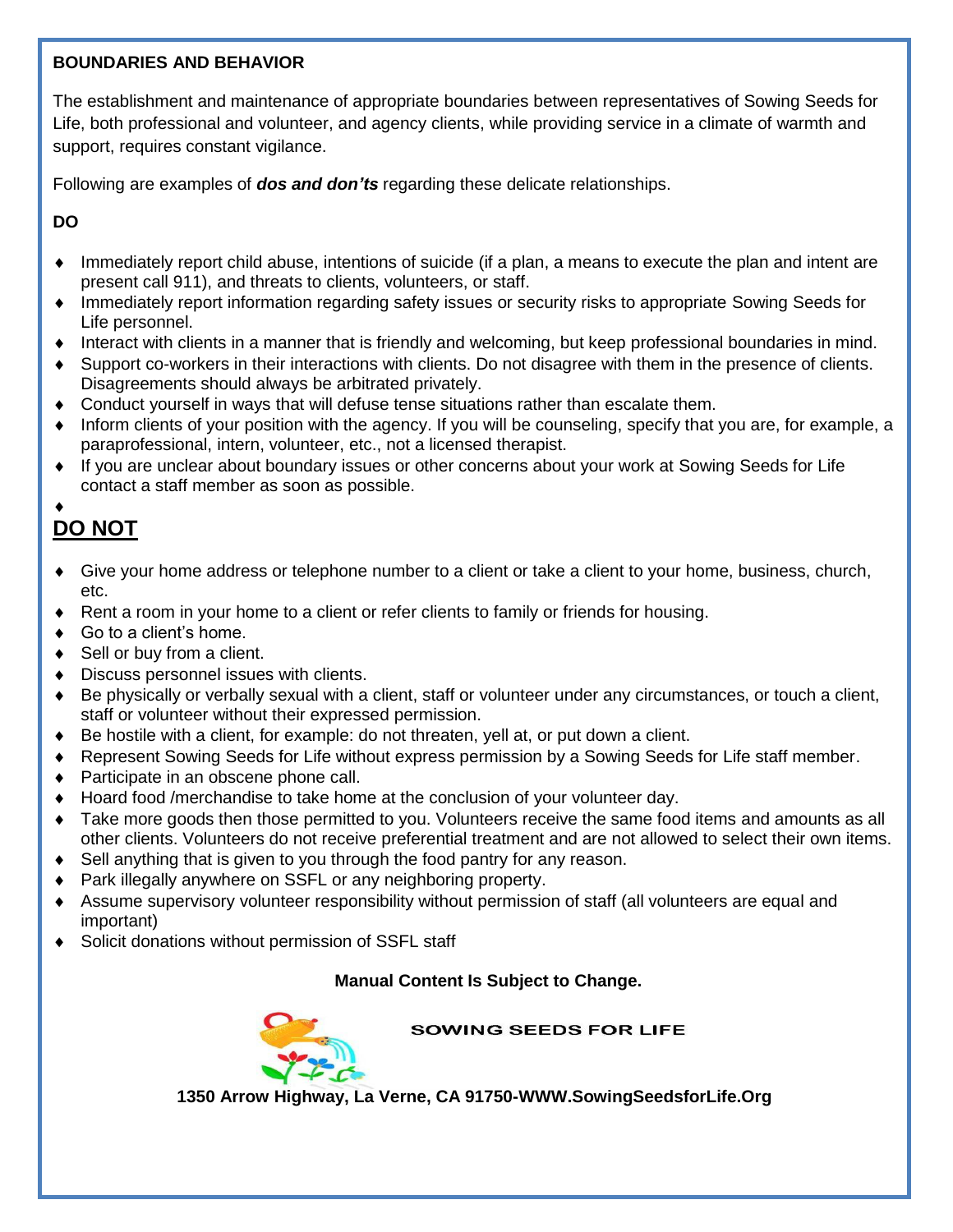### **Sowing Seeds for Life Volunteer Policy & Procedures**

To all volunteers, please read and sign that you have received and understand the policies of the agency and agree to adhere by them. It is essential that (we) all follow them to ensure that our clients, volunteers and staff are all treated with dignity and respect.

**Customer Service:** At no time is a volunteer to speak in a rude manner to a client, volunteer or staff member. If a volunteer has an issue with a client, volunteer or staff member they are to immediately seek a member of the SSFL management staff to notify.

# **Rude conduct can be yelling, abusive langue, insulting behavior or speaking in a tone that is demeaning or usage of terms that another feels is hurtful to them**.

**Pantry Usage:** All volunteers are welcome to utilize the services of the food pantry on pantry days of operation. **ALL** clients are entitled to obtain the **same** amount of food and items.

### **This includes volunteers.**

Therefore, volunteers may not obtain more food or items than the amount given to a client nor are volunteers permitted to ask other volunteers or staff for additional items. Food and items are purchased or obtained so there are enough supplies for all pantry clients, when one client exceeds limits or harasses another volunteer or staff member to assist them in violating the policies of the agency that creates an un-comfortable environment for all.

These policies are in effect as a body of fairness to all, anyone violating them will be asked immediately to leave the pantry and **WILL** be suspended from volunteering for three (3) months or terminated should this violation combine with any other prior written conduct remediation warning.

This policy letter has been given to me on the date indicated below, I agree to adhere to the terms wherein and accept them as a part of the conditions of my volunteer service.

|                        |           | Date |
|------------------------|-----------|------|
| Print Name (volunteer) | Sign name |      |
|                        |           | Date |
| SSFL Staff (Print)     | Sign      |      |
|                        |           |      |
|                        |           |      |

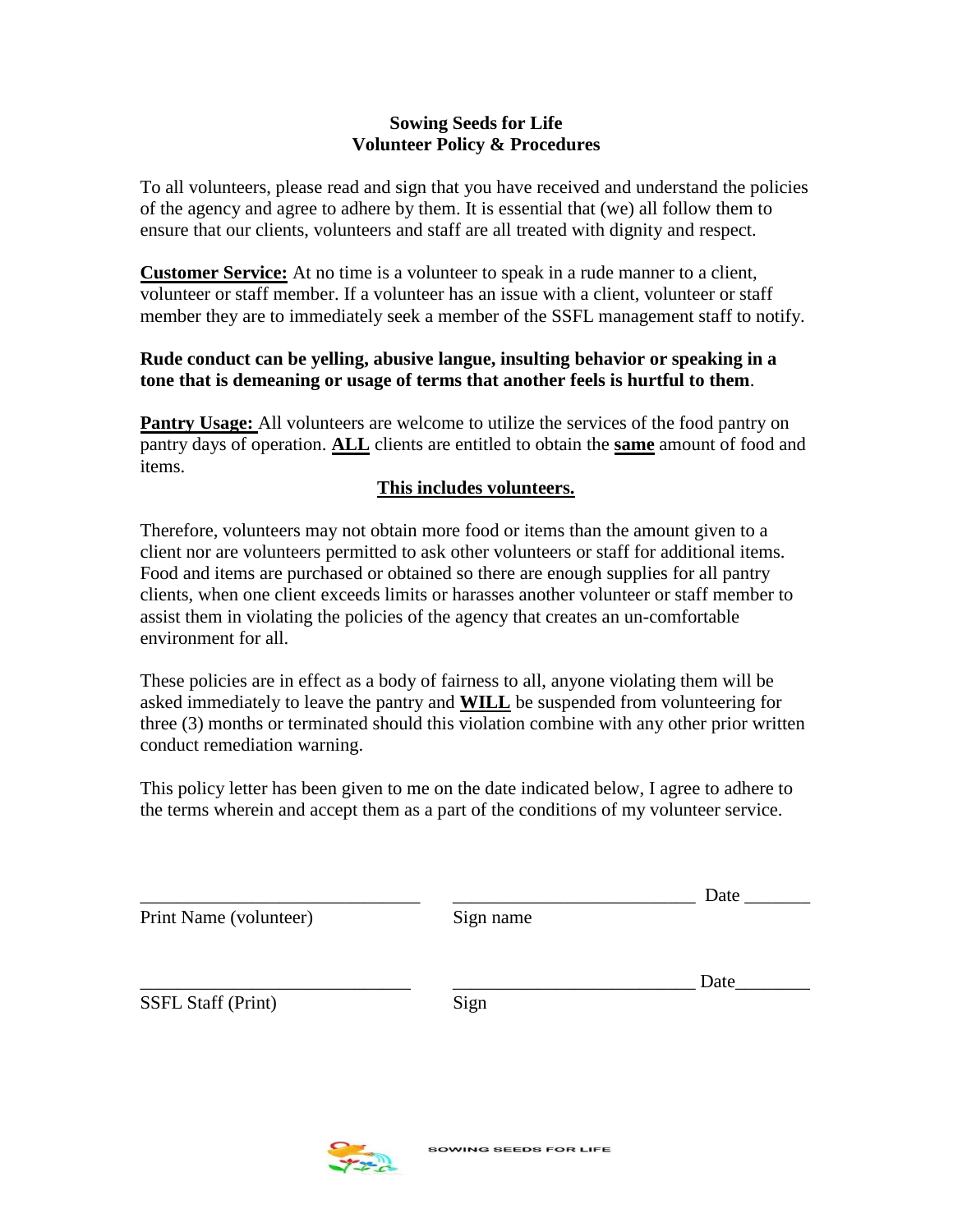# **CONFLICTS**

If a conflict should arise between the agency's mission, policies or procedures and the personal belief system of an agency representative, that representative will endeavor to hold her/his personal beliefs private and not allow them to compromise the agency's position. If this is not possible, the representative will privately seek the counsel of an agency staff member for resolution.

Sowing Seeds for Life is dedicated to providing food, employment training, medial screening, child activities, advocacy and empowerment to low and no income individuals. The ethics and standards of conduct for representatives of Sowing Seeds for Life, as set forth in this document, were developed to help facilitate that goal.

**I agree to respect and follow these ethics and standards in the work and activities I undertake on behalf of Sowing Seeds for Life.**

Initial Here: **We are all that the set of the set of the set of the set of the set of the set of the set of the set of the set of the set of the set of the set of the set of the set of the set of the set of the set of the** 

# Core Values

- o Honesty
- o Dignity
- o Compassion
- o Unity
- o Self-Reliance
- o Humility

# Who Are We

Sowing Seeds for Life is a food pantry program located in La Verne, California. We are committed to eliminating hunger in the communities in which we serve. We are an agency affiliated with the LA Regional Food Bank and Feeding America. It is our goal to connect with people in our community that need help feeding themselves and their families. Through our service, it is our purpose to not only help with their immediate need, but begin a relationship. A relationship encompassed in trust so that we may help direct them with other needs such as clothing, education, and housing.

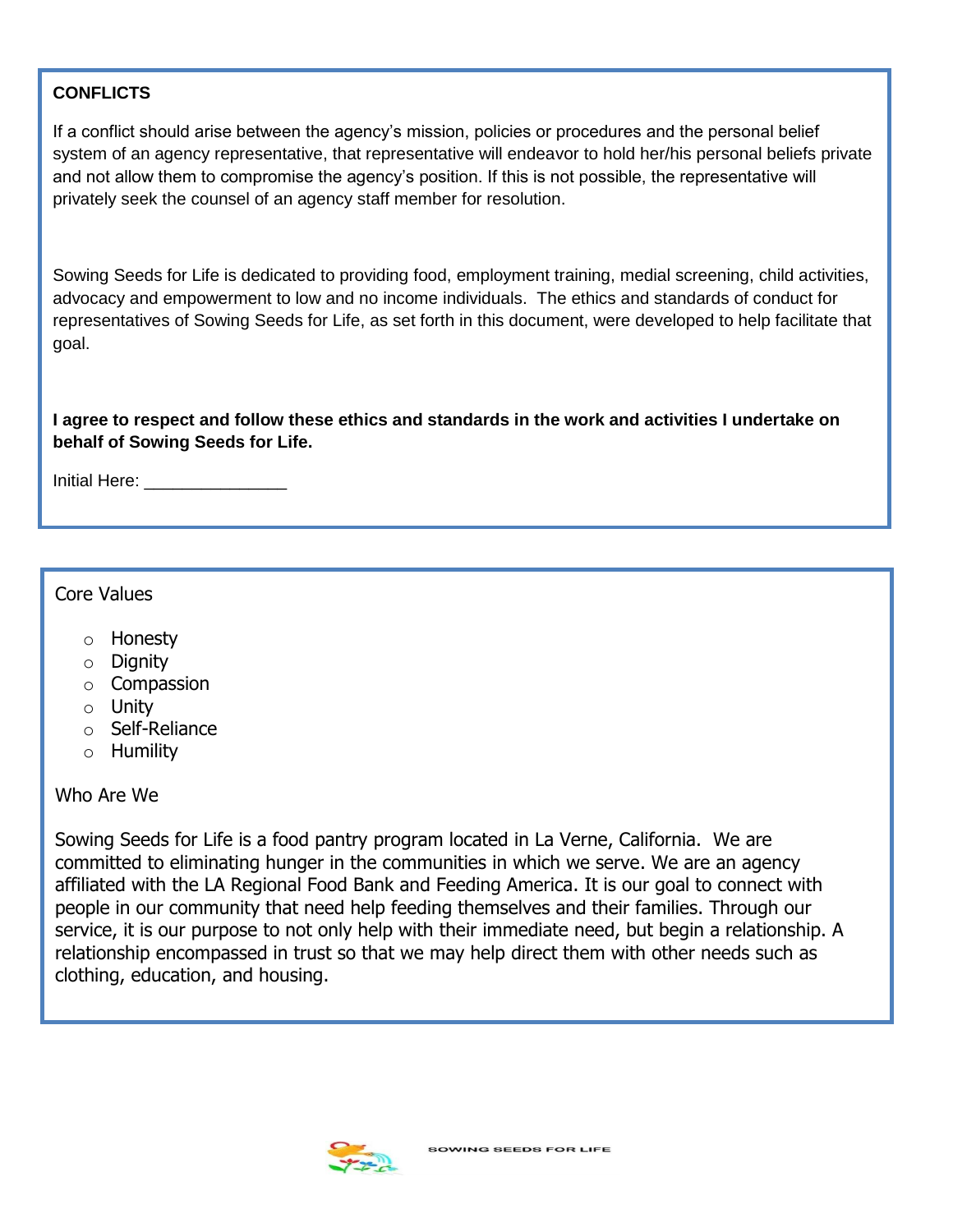

# Sowing Seeds for Life

**Where Caring Never Stops** 

# **Volunteer Guidance**

#### **Always**

- Check In and sign the Volunteer List
- Wear Appropriate Clothing
	- o No Open Toed Shoes
	- o No lose jewelry
	- No controversial T-Shirts or other attire

#### **Kindness**

- Always use appropriate language (no profanity)
- Greet clients with respect.
- Treat One Another as you would like to be treated.

#### **Never**

- Bring Alcohol or Controlled Substances of any kind onto the property
- Bring Glass Containers to the serving line
- Place beverage or open food items on the serving tables

#### Remember

- No children (under 14) or unchecked individuals are allowed in or behind the serving line.
- Volunteers are welcome to our food distribution providing you meet the guidelines; please be sure to check in with the front table and obtain a serving number.
- No one is allowed to be INSIDE the DPI facility at any time.
- Please listen to the instructions of the TEAM Leader for the day.

1350 Arrow Highway, Suite La Verne, CA 91750

Phone: 909-392-5777 Ext 271 e-mail: vbrown@dpilabs.com

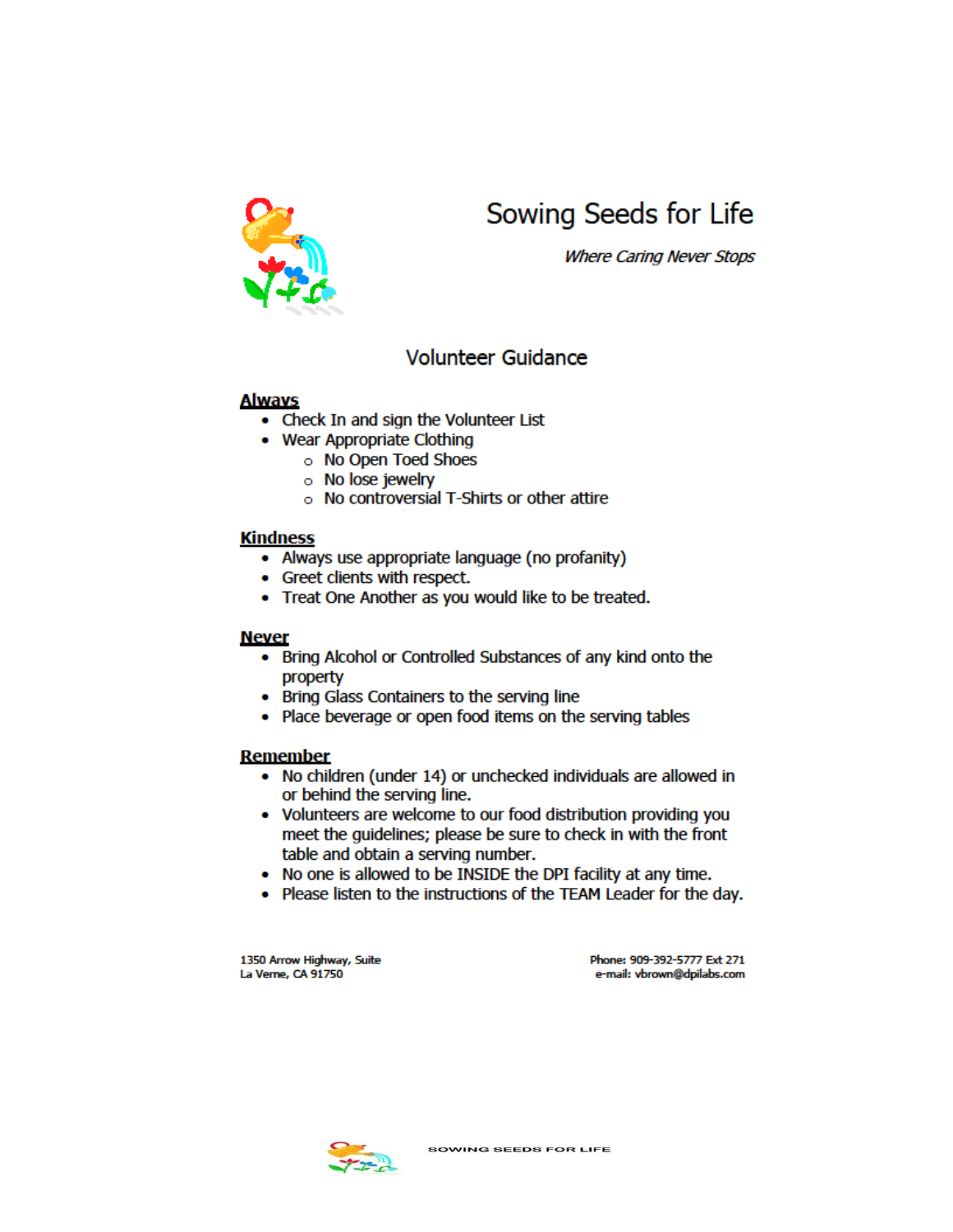

#### **Sowing Seeds for Life - Waiver and Release of Liability – Read Before Signing**

In consideration of being allowed to participate in any way in Sowing Seeds for Life ("Sowing Seeds"), its related events and activities, I, the undersigned, acknowledge, appreciate, and agree that:

1. There is a risk of property damage or personal injury from the activities involved in the Sowing Seeds, including but not limited to the potential for death or bodily injury, and while particular skills, equipment, and personal discipline may reduce the risk, the risk of serious injury does exist; and

2. I KNOWINGLY AND FREELY ASSUME ALL SUCH RISKS, BOTH KNOWN AND UNKNOWN, EVEN IF ARISING FROM THE NEGLIGENCE OF THE "RELEASES" (DEFINED BELOW) OR OTHERS, AND ASSUME FULL RESPONSIBILITY FOR MY PARTICIPATION; and

3. I willingly agree to comply with all stated and customary terms and conditions for participation in Sowing Seeds. If, however, I observe any unusual or significant hazard or risk during my participation in Sowing Seeds, I will remove myself from participation and bring such hazard or risk to the attention of the Sowing Seeds immediately; and

4. I, for myself and on behalf of my heirs, assigns, personal and legal representatives and next of kin**,** agree to assume all risks and to release, hold harmless and covenant not to sue the sowing seeds for life or its officers, directors, employees, officials, agents, attorneys, and affiliates, any designated beneficiaries, donors, sponsors, sponsoring agencies, participating schools or community organizations, and, if applicable, owners and lessors of premises used for sowing seeds or its activities (collectively, the "releases), for any claim, loss or liability that I may have arising out of my participation in the volunteer program, including for bodily injury, death or property damage, whether caused by negligence or carelessness of the releases or otherwise.

5. I intend by this Waiver and Release to release in advance, and to waive my rights and to discharge all of the Releases from, all claims, losses or liabilities for personal injury, including but not limited to death or bodily injury, or property damage that I may have or claim to have, or which may hereafter accrue to me, as a result of my participation in this event, even though that liability may arise from negligence or carelessness on the part of the Releases, from dangerous or defective property or equipment owned, maintained or controlled by them or because of their possible liability without fault. I understand and agree that this Waiver and Release is binding on my heirs, assigns, personal and legal representatives, and next of kin.

#### **I HAVE READ THIS WAIVER AND RELEASE OF LIABILITY, FULLY UNDERSTAND ITS TERMS, UNDERSTAND THAT I HAVE ASSUMED SIGNIFICANT RISKS AND GIVEN UP SUBSTANTIAL RIGHTS BY SIGNING IT, AND SIGN IT FREELY AND VOLUNTARILY WITHOUT ANY INDUCEMENT.**

| Participants Name (PLEASE PRINT)                                                                                                                                                                                                                                                                                                                                                                                                             | Address                                          | City                | Zip   | Phone Number           |
|----------------------------------------------------------------------------------------------------------------------------------------------------------------------------------------------------------------------------------------------------------------------------------------------------------------------------------------------------------------------------------------------------------------------------------------------|--------------------------------------------------|---------------------|-------|------------------------|
| <b>Email Address</b>                                                                                                                                                                                                                                                                                                                                                                                                                         | <b>Emergency Contact Name</b>                    | <b>Phone Number</b> | Date: | Signature of Volunteer |
| **Volunteer Drivers MUST Submit a copy of your California Driver's License Along with this Application** (Sign Here)                                                                                                                                                                                                                                                                                                                         |                                                  |                     |       |                        |
|                                                                                                                                                                                                                                                                                                                                                                                                                                              | FOR PARENTS/GUARDIANS OF VOLUNTEERS UNDER AGE 18 |                     |       |                        |
| This is to certify that I, as parent/guardian with legal responsibility for this participant, do consent and agree to his/her Waiver and                                                                                                                                                                                                                                                                                                     |                                                  |                     |       |                        |
| Release as provided above, and, for myself and my heirs, assigns, personal and legal representatives, and next of kin, hereby release and<br>agree to indemnify and hold harmless Sowing Seeds from any and all claims and liabilities incident to my minor child's/ward's<br>involvement or participation in this event as provided above, EVEN IF ARISING FROM THE NEGLIGENCE OF THE RELEASEES, to the fullest<br>extent permitted by law. |                                                  |                     |       |                        |

| Youth Volunteer's Name (please print)   | <b>Address</b>                                   | City                | Zip | School Name |      |
|-----------------------------------------|--------------------------------------------------|---------------------|-----|-------------|------|
| PARENT/GUARDIAN'S NAME (Please Print)   | PARENT/GUARDIAN'S SIGNATURE                      | <b>Phone Number</b> |     | Email       | Date |
| Waiver And Release of Liability 06/2014 | <b>PLEASE PRINT AND BRING THIS PAGE WITH YOU</b> |                     |     |             |      |